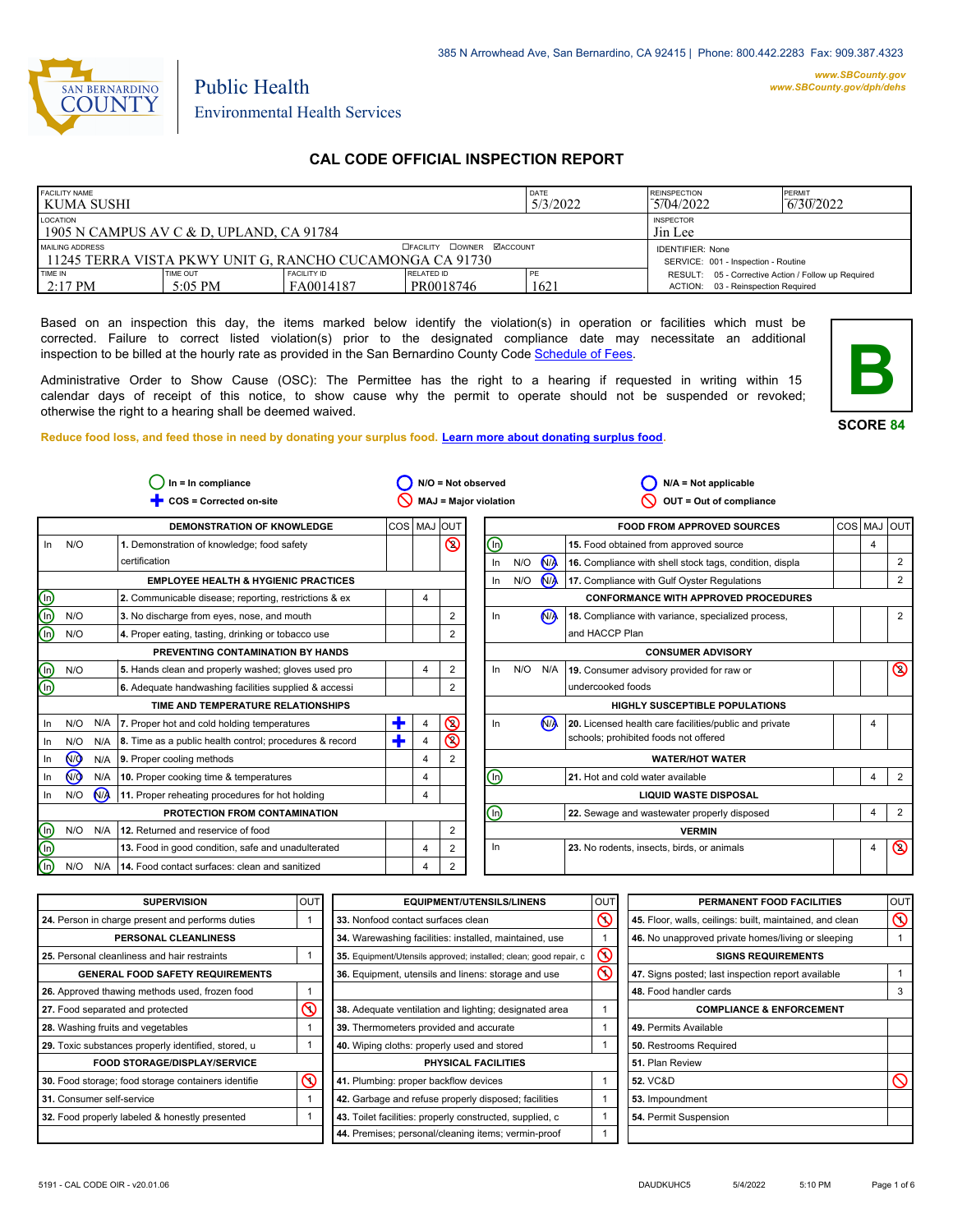

*www.SBCounty.gov [www.SBCounty.gov/dph/dehs](http://www.sbcounty.gov/dph/ehsportal)*

**CAL CODE OFFICIAL INSPECTION REPORT**

| FACILITY NAME<br>KUMA SUSHI                   |                                                                                                                   |                                                                                                             | DATE<br>5/3/2022            |  |  |  |
|-----------------------------------------------|-------------------------------------------------------------------------------------------------------------------|-------------------------------------------------------------------------------------------------------------|-----------------------------|--|--|--|
| LOCATION                                      | 1905 N CAMPUS AV C & D, UPLAND, CA 91784                                                                          |                                                                                                             | <b>INSPECTOR</b><br>Jin Lee |  |  |  |
|                                               |                                                                                                                   |                                                                                                             |                             |  |  |  |
|                                               |                                                                                                                   | 1. DEMONSTRATION OF KNOWLEDGE; FOOD SAFETY CERTIFICATION                                                    |                             |  |  |  |
| <b>POINTS</b>                                 | Compliance date not specified                                                                                     | Inspector Comments: Observed an owner to be unsure of proper cooling methods. The owner stated              |                             |  |  |  |
|                                               | Complied on 5/3/2022                                                                                              | cooked whole potato will be cooled in colander bowl at room temperature and stored in walk-in refrigerator. |                             |  |  |  |
|                                               | Violation Reference - HSC -                                                                                       |                                                                                                             |                             |  |  |  |
|                                               | 113947-113947.1                                                                                                   | Rapidly cool all potentially hazardous foods from 135 F to 71 F within two (2) hours and from 70 F to 41 F  |                             |  |  |  |
|                                               |                                                                                                                   | within four (4) hours; a total of six hours using approved cooling methods.                                 |                             |  |  |  |
|                                               |                                                                                                                   |                                                                                                             |                             |  |  |  |
|                                               | Approved Cooling method including:<br>1. Placing the food in shallow pans. (recommend using heat-conductive pans) |                                                                                                             |                             |  |  |  |
|                                               |                                                                                                                   | 2. Separating the food into smaller or thinner portions.                                                    |                             |  |  |  |
|                                               |                                                                                                                   | 3. Using rapid cooling equipment such as chill blasters.                                                    |                             |  |  |  |
|                                               |                                                                                                                   | 4. Using containers that facilitate heat transfer.                                                          |                             |  |  |  |
|                                               |                                                                                                                   | 5. Adding ice as an ingredient.                                                                             |                             |  |  |  |
|                                               |                                                                                                                   | 6. Using ice paddles.                                                                                       |                             |  |  |  |
|                                               |                                                                                                                   | 7. Placing containers in an ice bath, stirring food frequently.                                             |                             |  |  |  |
| 8. In accordance with an approved HACCP plan. |                                                                                                                   |                                                                                                             |                             |  |  |  |
|                                               |                                                                                                                   | 9. Utilizing other effecting means as approved by the enforcing agency.                                     |                             |  |  |  |
|                                               |                                                                                                                   | Corrected on site. The owner was educated and trained to proper cooling methods.                            |                             |  |  |  |

**Violation Description:** All food employees shall have adequate knowledge of and be trained in food safety as it relates to their assigned duties. (113947) Food facilities that prepare, handle or serve non-prepackaged potentially hazardous food, shall have an employee who has passed an approved food safety certification examination. (113947-113947.1)

**More Information: <http://www.sbcounty.gov/uploads/dph/dehs/Depts/EnvironmentalHealth/FormsPublications/FoodSafetyPracticesOverview.pdf>**

# **7. PROPER HOT AND COLD HOLDING TEMPERATURES**

| Compliance date not specified<br><b>POINTS</b><br>Complied on 5/3/2022<br>Violation Reference - HSC -<br>113996, 113998, 114037 | Inspector Comments: Observed the following potentially hazardous food temperatures to be stored at<br>improper holding temperatures in sushi bar:<br>1). Fish eggs in a bowl in the sushi case were measured at 46 degree F. The sushi chef stated the fish<br>eggs were stored for two (2) hours.<br>2). Stripe bass in the sushi case was measured at 44 degree F. The sushi chef stated the stripe bass was<br>stored for three (3) hours.<br>3). Tuna in the sushi case was measured at 46 degree F. The sushi chef stated the tuna was stored for<br>four (4) hours.                                          |
|---------------------------------------------------------------------------------------------------------------------------------|--------------------------------------------------------------------------------------------------------------------------------------------------------------------------------------------------------------------------------------------------------------------------------------------------------------------------------------------------------------------------------------------------------------------------------------------------------------------------------------------------------------------------------------------------------------------------------------------------------------------|
|                                                                                                                                 | 4). Salmon in the sushi case was measured at 46 degree F. The sushi chef stated the salmon was stored<br>for four (4) hours.<br>5). Spanish mackerel in the sushi case was measured at 45 degree F. The sushi chef stated the spanish<br>mackerel was stored for four (4) hour.<br>Maintain the temperature of all potentially hazardous foods at or below 41 degree F when cold holding at all<br>times.<br>Corrected on site. The stripe bass, salmon, and tuna were removed and discarded by the owner. The fish<br>eggs were removed and stored in the small reach-in refrigeration unit under the sushi case. |

**Violation Description:** Potentially hazardous foods shall be held at or below 41F or at or above 135F. (113996, 113998, 114037, 114343(a))

**More Information: <https://youtu.be/RI6w5DtEs7w>**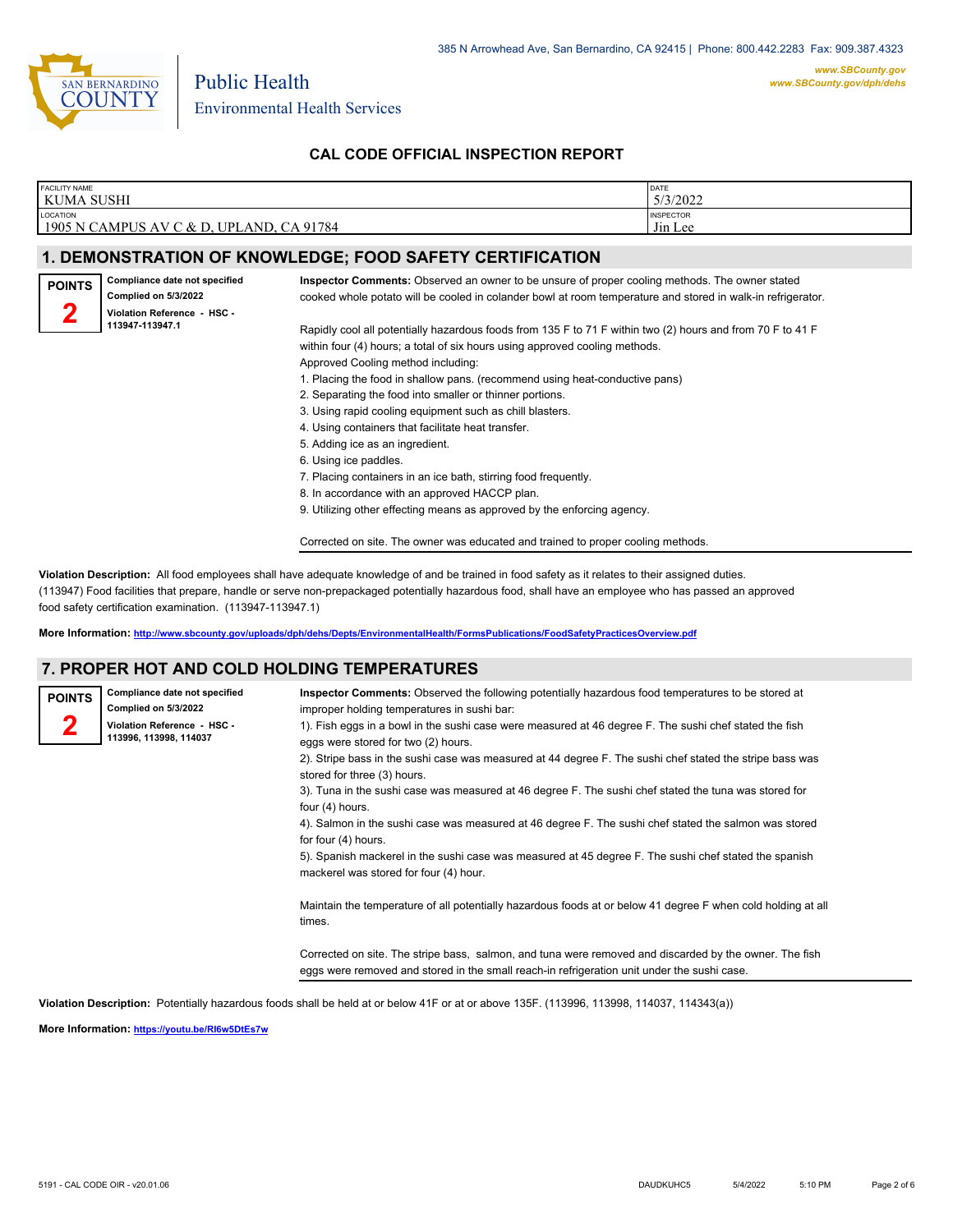

*www.SBCounty.gov [www.SBCounty.gov/dph/dehs](http://www.sbcounty.gov/dph/ehsportal)*

**CAL CODE OFFICIAL INSPECTION REPORT**

| <b>FACILITY NAME</b><br>KUMA SUSHI                   |                                                                                                |                                                                                                                                                                                                                                                                                                                                                                                                                                                                                                                                                                                                                                                                                                                                                                                                                                                                                                                                                                                                                                          | DATE<br>5/3/2022            |
|------------------------------------------------------|------------------------------------------------------------------------------------------------|------------------------------------------------------------------------------------------------------------------------------------------------------------------------------------------------------------------------------------------------------------------------------------------------------------------------------------------------------------------------------------------------------------------------------------------------------------------------------------------------------------------------------------------------------------------------------------------------------------------------------------------------------------------------------------------------------------------------------------------------------------------------------------------------------------------------------------------------------------------------------------------------------------------------------------------------------------------------------------------------------------------------------------------|-----------------------------|
| LOCATION<br>1905 N CAMPUS AV C & D, UPLAND, CA 91784 |                                                                                                |                                                                                                                                                                                                                                                                                                                                                                                                                                                                                                                                                                                                                                                                                                                                                                                                                                                                                                                                                                                                                                          | <b>INSPECTOR</b><br>Jin Lee |
|                                                      |                                                                                                | 8. TIME AS A PUBLIC HEALTH CONTROL; PROCEDURES & RECORDS                                                                                                                                                                                                                                                                                                                                                                                                                                                                                                                                                                                                                                                                                                                                                                                                                                                                                                                                                                                 |                             |
| <b>POINTS</b>                                        | Compliance date not specified<br>Complied on 5/3/2022<br>Violation Reference - HSC -<br>114000 | Inspector Comments: Observed two (2) sushi rice containers at sushi bar. The owner stated they used<br>Time as a Public Health Control (TPHC) for holding sushi rice. Time stamps and/or time log were not displayed<br>at the sushi rice.                                                                                                                                                                                                                                                                                                                                                                                                                                                                                                                                                                                                                                                                                                                                                                                               |                             |
|                                                      |                                                                                                | Provide time stamps at the food product that is to be served or removed within four (4) hours of placing the<br>food product at room temperature.<br>Ensure food is marked or otherwise identified that it has been out of temperature control for less than<br>four(4) hours, and all foods under time control are discarded after four (4) hours.<br>When using time as control only, the following conditions must be met:<br>1. The food must be marked or otherwise identified to indicate the time that is four (4) hours past the point in<br>time when the food is removed from temperature control.<br>2. The food must be cooked and served, served if ready-to-eat, or discarded within four hours from the<br>point in time when the food is removed from temperature control.<br>3. The food in unmarked containers or packages or marked to exceed a four (4) hour limit must be discarded.<br>4. Written procedures must be maintained in the food facility and made available to the enforcement agency<br>upon request. |                             |
|                                                      |                                                                                                | Corrected on site. The owner was educated and trained regarding proper TPHC method. The owner<br>provided a time log for the sushi rice.                                                                                                                                                                                                                                                                                                                                                                                                                                                                                                                                                                                                                                                                                                                                                                                                                                                                                                 |                             |

**Violation Description:** When time only, rather than time and temperature, is used as a public health control; food must be marked or otherwise identified as to what time the food was removed from temperature control. (114000) Food items shall not exceed the time marked. (114000)

# **19. CONSUMER ADVISORY PROVIDED FOR RAW OR UNDERCOOKED**

| <b>POINTS</b> | Compliance date not specified<br><b>Not In Compliance</b><br>Violation Reference - HSC - | Inspector Comments: Observed raw fish served at this food facility. A consumer advisory for raw and<br>undercooked meat and fish was not present at this facility.                                    |
|---------------|------------------------------------------------------------------------------------------|-------------------------------------------------------------------------------------------------------------------------------------------------------------------------------------------------------|
|               | 114012, 114093                                                                           | Provide a disclosure/written statement that will identify the raw under cooked foods and clearly states these                                                                                         |
|               |                                                                                          | foods are raw and undercooked and may increase your risk of foodborne illness.                                                                                                                        |
|               |                                                                                          | Provide one of the following "Disclosure" advisories in writing:                                                                                                                                      |
|               |                                                                                          | 1. A description of the under cooked foods.                                                                                                                                                           |
|               |                                                                                          | 2. Or Identification of the animal derived under cooked foods marked by an asterisk denoting a footnote that<br>states that the items are undercooked, or may contain raw or undercooked ingredients. |
|               |                                                                                          | Provide one of the "Reminder" statements in writing:                                                                                                                                                  |
|               |                                                                                          | 1. Written information regarding the safety of these food items is available upon request.                                                                                                            |
|               |                                                                                          | 2. Consuming raw or undercooked meats, poultry, seafood, shellfish, or eggs may increase your risk of                                                                                                 |
|               |                                                                                          | foodborne illness, especially if you have certain medical conditions.                                                                                                                                 |

**Violation Description:** Ready-to-eat food containing undercooked food or raw egg and unpackaged confectionery food containing more than 0.5% alcohol may be served if the facility notifies the consumer. (114012, 114093)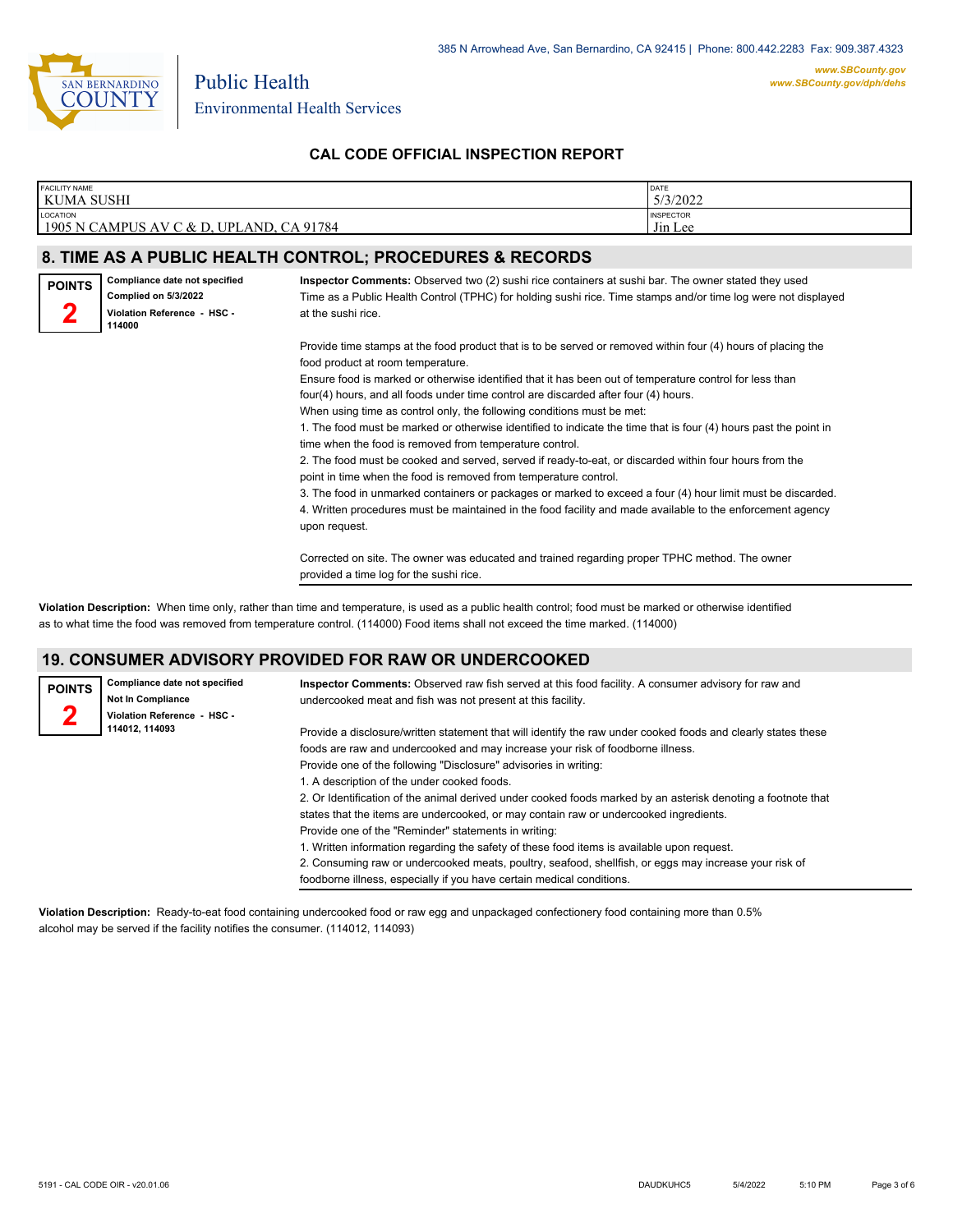

**CAL CODE OFFICIAL INSPECTION REPORT**

| <b>FACILITY NAME</b>                                               | DATE                                            |
|--------------------------------------------------------------------|-------------------------------------------------|
| <b>KUMA SUSHI</b>                                                  | 5/3/2022                                        |
| LOCATION<br>1905 N CAMPUS<br>CA 91784<br>UPLAND,<br>, AV<br>7 & D. | <b>INSPECTOR</b><br>$-1$<br>J <sub>in</sub> Lee |

# **23. NO RODENTS, INSECTS, BIRDS, OR ANIMALS**

| <b>POINTS</b> | Compliance date not specified                            |
|---------------|----------------------------------------------------------|
|               | Not In Compliance                                        |
|               | Violation Reference - HSC -<br>114259.1, 114259.4, 11425 |
|               |                                                          |

**Inspector Comments:** Observed fifteen (15) dead adult german cockroaches on the floor under the deep fryers and under the upright reach-in refrigeration unit in the kitchen. After thorough inspection of this food facility, observed no other evidence of vermin including but not limited to cockroaches.

Eliminate all cockroaches from this facility and maintain this facility free from vermin including but not limited to cockroaches.

Ensure to take appropriate pest control measures to eliminate all evidence of past or current vermin from this facility including but not limited to cockroaches. Clean and sanitize affected area in an approved manner.

A reinspection will be conducted on 5/4/2022 to determine compliance. Non-compliance will result in a billable follow-up re-inspection at an hourly rate of \$245 with a minimum charge of \$122.50 and/ or will result in the health permit suspension and the facility closure.

**Violation Description:** Food facility shall be kept free of vermin: rodents (rats, mice), cockroaches, flies. (114259.1, 114259.4, 114259.5) Live animals are not allowed in a food facility unless, food employees with service animals may handle or care for their service animal if they wash their hands as required or persons who are licensed pursuant to Chapter 11.5 of Division 3 of the Business and Professions Code. (114259.4, 114259.5)

**More Information: [https://youtu.be/1yuxW\\_p9Bxs](https://youtu.be/1yuxW_p9Bxs)**

### **27. FOOD SEPARATED AND PROTECTED**

| <b>POINTS</b> | Compliance date not specified<br><b>Not In Compliance</b><br>Violation Reference - HSC -<br>113984 (a, b, c, d, f) | <b>Inspector Comments: 1. Observed uncovered sauces at sushi bar.</b><br>2. Observed uncovered fishes in refrigeration units.<br>3. Observed uncovered corn starch under the preparation table in the kitchen. |
|---------------|--------------------------------------------------------------------------------------------------------------------|----------------------------------------------------------------------------------------------------------------------------------------------------------------------------------------------------------------|
|               |                                                                                                                    | Discontinue this practice. Store all food so as to be protected from any potential cross contamination.                                                                                                        |

4. Observed raw shell eggs over the uncovered tofu in the reach-in refrigeration unit.

Discontinue this practice and store the raw shell eggs in an area separate from ready to eat foods.

**Violation Description:** All food shall be separated and protected from contamination. (113984 (a, b, c, d, f), 113986, 114060, 114067(a, d, e, j), 114069(a, b), 114077, 114089.1 (c), 114143 (c)) All food shall be stored, prepared, displayed or held so that it is protected from contamination.

## **30. FOOD STORAGE; FOOD STORAGE CONTAINERS IDENTIFIED**

**Compliance date not specified Not In Compliance Violation Reference - HSC - 114047, 114049, 114051 POINTS 1 Inspector Comments:** Observed four (4) unlabeled food bins under preparation in the rear kitchen. Label all bulk food storage bins as to the common names of the product.

**Violation Description:** Food shall be stored in approved containers and labeled as to contents. Food shall be stored at least 6" above the floor on approved shelving in an approved location to prevent possible contamination. (114047, 114049, 114051, 114053, 114055, 114067(h), 14069 (b))

**More Information: [https://youtu.be/km4FCy\\_IQ44](https://youtu.be/km4FCy_IQ44)**

### **33. NONFOOD-CONTACT SURFACES CLEAN**

| <b>POINTS</b> | Compliance date not specified             | Inspector Comments: 1. Observed grease buildup on exhaust ventilation hood filters above the deep                                                                                  |
|---------------|-------------------------------------------|------------------------------------------------------------------------------------------------------------------------------------------------------------------------------------|
|               | <b>Not In Compliance</b>                  | tryers.                                                                                                                                                                            |
|               | Violation Reference - HSC -<br>114115 (c) | 2. Observed food residues at the handles of upright reach-in refrigeration unit near the cooking equipment.<br>3. Observed dust buildup on fan quards in the walk-in refrigerator. |
|               |                                           |                                                                                                                                                                                    |

Maintain all equipment to be kept in a clean and sanitary condition.

**Violation Description:** All nonfood contact surfaces of utensils and equipment shall be clean. (114115 (c))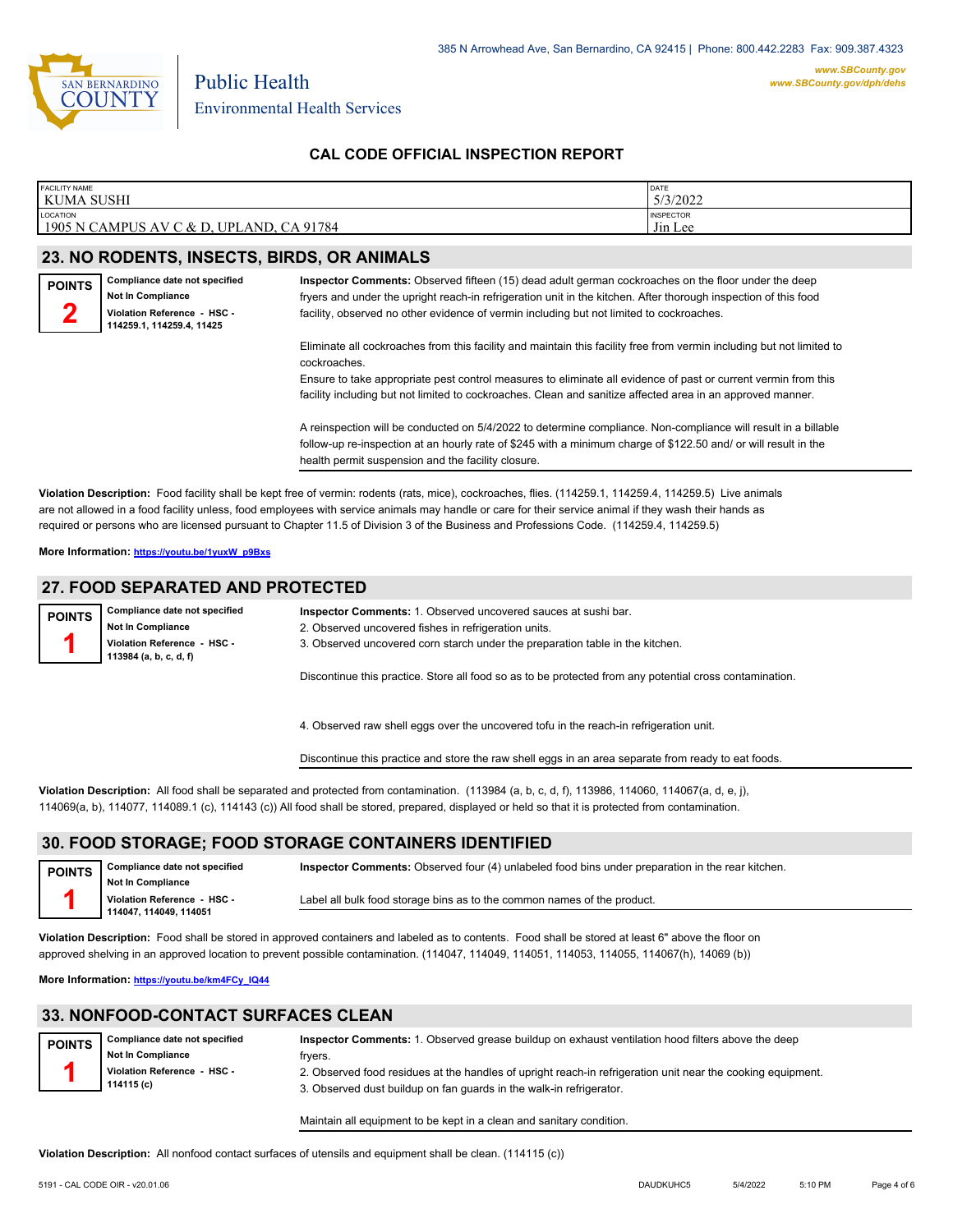

# **CAL CODE OFFICIAL INSPECTION REPORT**

| <b>FACILITY NAME</b>                                                                      | DATE                                    |
|-------------------------------------------------------------------------------------------|-----------------------------------------|
| KUMA SUSHI                                                                                | 5/3/2022                                |
| <b>LOCATION</b><br>CA 91784<br>1905<br>PLAND.<br>N CAMPUS<br>UP!<br>ΔV<br>ח ל<br>$\Delta$ | <b>INSPECTOR</b><br>J <sub>in</sub> Lee |

#### **35. EQUIPMENT/UTENSILS - APPROVED; INSTALLED; CLEAN; GOOD REPAIR, CAPACITY**

**Compliance date not specified Not In Compliance Violation Reference - HSC - 114130, 114130.1, 114130 POINTS 1**

**Inspector Comments:** 1. Observed a leaking faucet at the 3-compartment sink.

Repair/replace the faucet. All equipment must be fully operative and in good repair.

2. Measured small reach-in refrigeration units at northeast corner of sushi bar between 48 degree F and 50 degree F and measured fish cold holding case above the small reach-in refrigeration unit at 42 degree F.

Repair or replace this refrigeration unit so that all potentially hazardous foods are held at or below 41 F at all times.

**Violation Description:** All utensils and equipment shall be fully operative and in good repair. (114175). All utensils and equipment shall be approved, installed properly, and meet applicable standards. (114130, 114130.1, 114130.2, 114130.3, 114130.4, 114130.5, 114132, 114133, 114137, 114139, 114153, 114155, 114163, 114165, 114167, 114169, 114177, 114180, 114182)

# **36. EQUIPMENT, UTENSILS AND LINENS: STORAGE AND USE**

**Compliance date not specified Not In Compliance Violation Reference - HSC - 114074, 114081, 114119 POINTS 1**

**Inspector Comments:** Observed an utensil scoop to be stored directly in the flour bin with the handle of the scoop coming into contact with the flour.

Discontinue this practice. Store the scoop so that handle does not come into contact with the food.

**Violation Description:** All clean and soiled linen shall be properly stored; non-food items shall be stored and displayed separate from food and food-contact surfaces. (114185.3 - 114185.4)Utensils and equipment shall be handled and stored so as to be protected from contamination. (114074 - 114075, 114081, 114119, 114121, 114161, 114178, 114179, 114083, 114185, 114185.2, 114185.5) Pressurized cylinders must be securely fastened to a rigid structure. (114172)

# **45. FLOORS, WALLS AND CEILINGS: BUILT, MAINTAINED, AND CLEAN**

**Compliance date not specified Not In Compliance Violation Reference - HSC - 114143 (d), 114266 POINTS 1**

**Inspector Comments:** Observed heavy grease buildup and food debris on the floor under the kitchen cooking equipment and under small reach-in refrigeration units at sushi bar.

Maintain all floors and all kitchen equipment in a clean and sanitary manner at all times.

**Violation Description:** The walls / ceilings shall have durable, smooth, nonabsorbent, and washable surfaces. All floor surfaces, other than the customer service areas, shall be approved, smooth, durable and made of nonabsorbent material that is easily cleanable. Approved base coving shall be provided in all areas, except customer service areas and where food is stored in original unopened containers. Food facilities shall be fully enclosed. All food facilities shall be kept clean and in good repair. (114143 (d), 114257, 114266, 114268, 114268.1, 114271, 114272) Cleaning must be an approved dustless method. (114268.1) Mats and duckboards, if used, must be removable and easily cleanable. (114272) Open-air barbecues or wood-burning ovens floor surfaces must extend a minimum of five feet and be impervious or easily cleanable. (114143(d))

## **52. VC & D**

| POINTS |  |
|--------|--|
|        |  |

**Compliance date not specified Not In Compliance Violation Reference - HSC - 113980**

**Inspector Comments:** The following items were voluntarily condemned and destructed by the chef: 1. Approximately three (3) lbs. of tuna. 2. Approximately three (3) lbs. of salmon. 3. Approximately two (2) lbs. of spanish mackerel.

**Violation Description:** Operator has voluntarily consented to the condemnation and destruction of food as said material being unfit for human consumption or otherwise in violation of California Health and Safety Code, Division 104, Part 5, Chapter 1 through 8, the disposition of which is provided for by Chapter 8, Article 3, Section 111895.

"I (We) hereby voluntarily agree to the condemnation and destruction of the following material(s) listed in violation number 52. By signing this Offical Inspection Report (OIR), I (We) hereby release the County of San Bernardino and its agent from any and all liability."